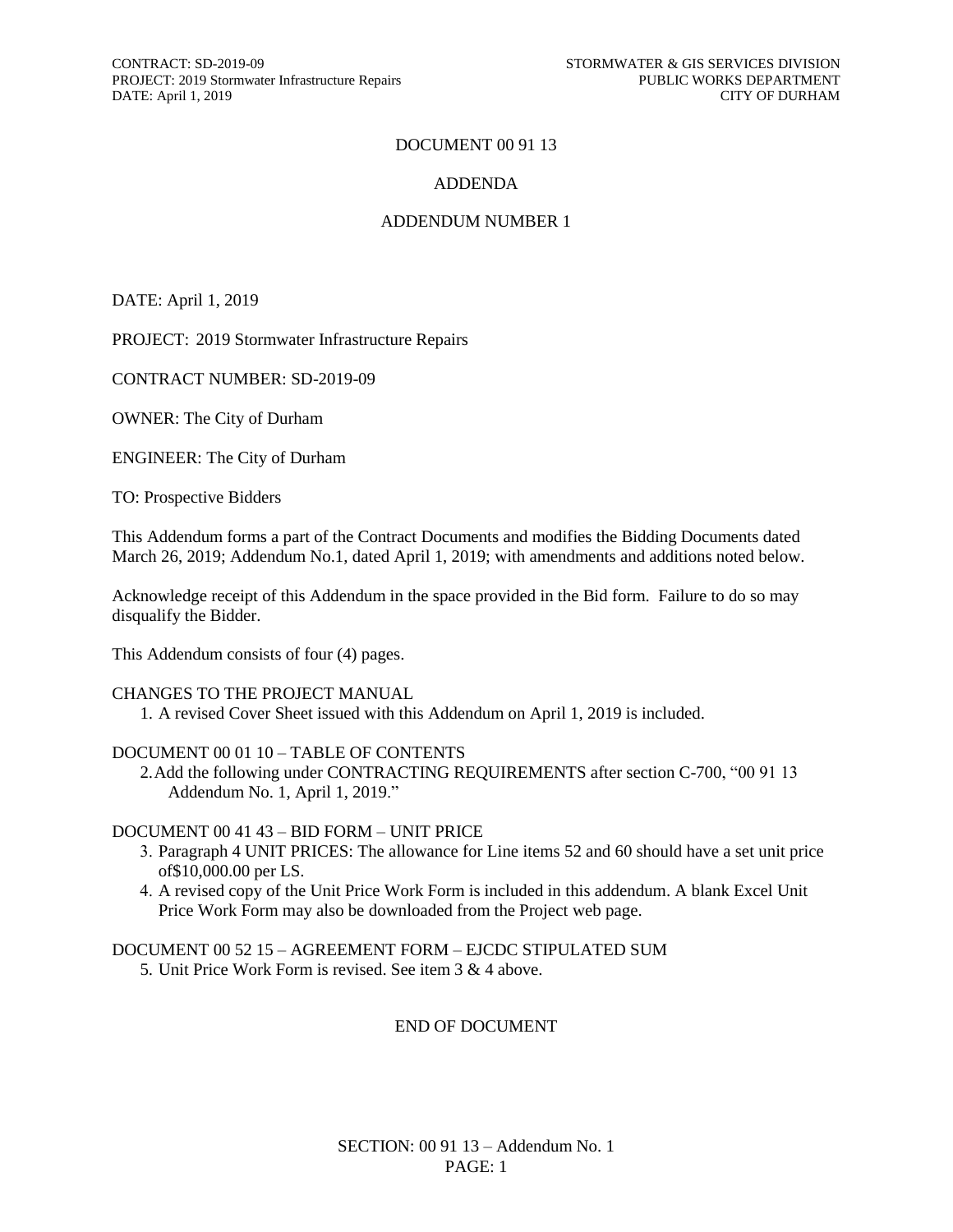## CITY OF DURHAM, NORTH CAROLINA

# **PROJECT MANUAL**

## **INCLUDING**

## BIDDING DOCUMENTS, CONTRACT DOCUMENTS, AND **TECHNICAL SPECIFICATIONS**

**FOR** 





# **CITY OF DURHAM**

# **CONTRACT: SD-2019-09**

## **February 21, 2019**

# Updated: April 1, 2019

Project: Stormwater Infrastructure Repairs

**Stormwater & GIS Services Division Public Works Department** 101 City Hall Plaza, Durham, North Carolina 27701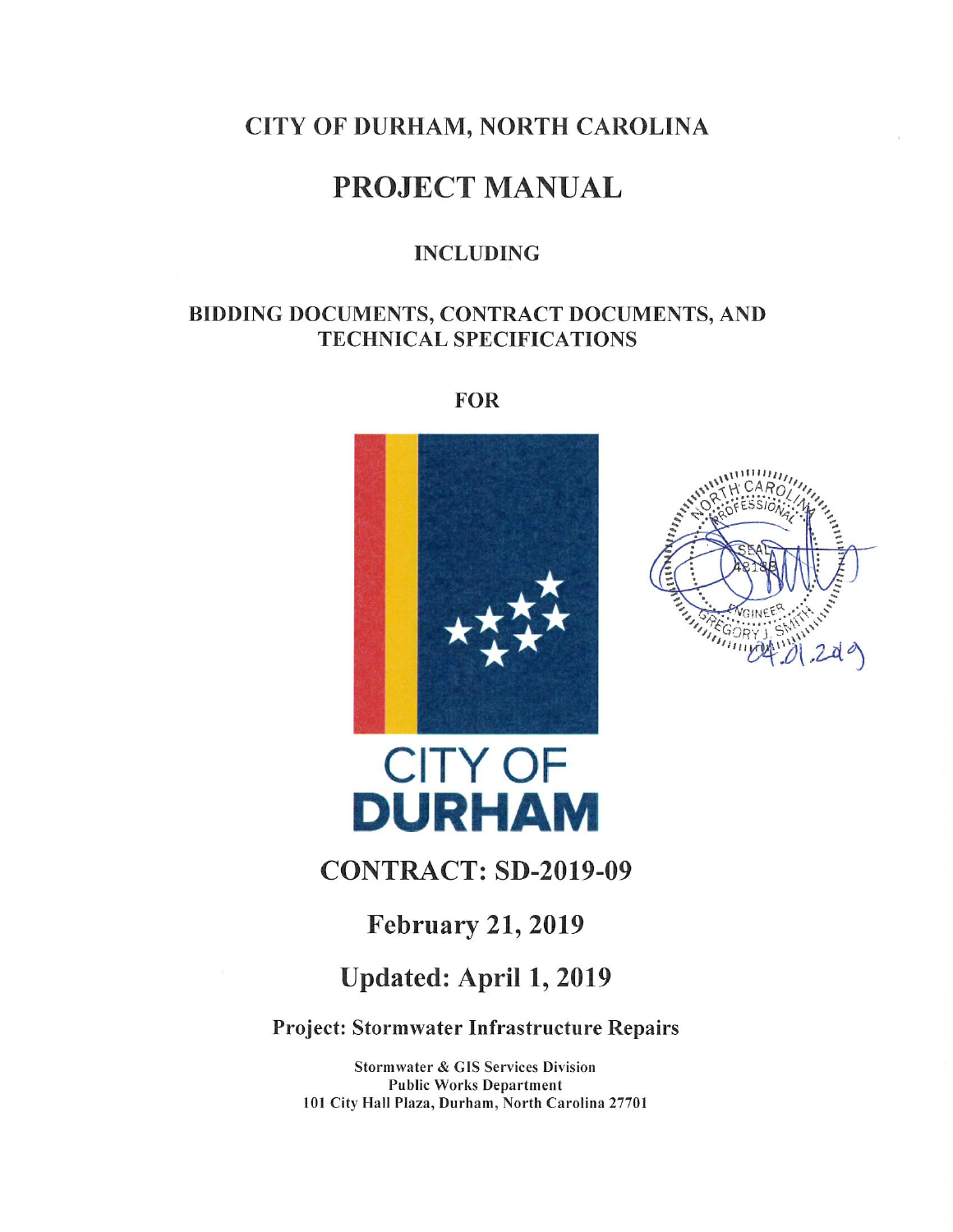| No.                                               | Specification | <b>Item Description</b>                                       | Quantity   Unit |           | <b>Unit Price</b> | <b>Item Value</b> |  |  |  |  |  |
|---------------------------------------------------|---------------|---------------------------------------------------------------|-----------------|-----------|-------------------|-------------------|--|--|--|--|--|
| Abandonment, Demolition, and Removal              |               |                                                               |                 |           |                   |                   |  |  |  |  |  |
| 1                                                 | NCDOT 200     | Select Tree Removal (0 to 8-inch diameter)                    | $\mathbf{1}$    | EA        |                   |                   |  |  |  |  |  |
| $\overline{2}$                                    | NCDOT 200     | Select Tree Removal (8.1 to 16-inch diameter)                 | 5               | EA        |                   |                   |  |  |  |  |  |
| 3                                                 | NCDOT 200     | Select Tree Removal (16.1 to 24-inch diameter)                | 5               | EA        |                   |                   |  |  |  |  |  |
| 4                                                 | NCDOT 340     | Pipe Removal                                                  | 244             | LF        |                   |                   |  |  |  |  |  |
| 5                                                 | 30 11 00      | Removal of Existing Drainage Structure                        | 2               | EA        |                   |                   |  |  |  |  |  |
| 6                                                 | 30 11 00      | Removal of Existing Stone Wall                                | 3               | <b>CY</b> |                   |                   |  |  |  |  |  |
| 7                                                 | 30 11 00      | Temporary Relocation of Street Sign                           | 3               | EA        |                   |                   |  |  |  |  |  |
| Subtotal for Abandonment, Demolition, and Removal |               |                                                               |                 |           |                   |                   |  |  |  |  |  |
| <b>Earthwork</b>                                  |               |                                                               |                 |           |                   |                   |  |  |  |  |  |
| 8                                                 | NCDOT 230     | <b>Borrow Excavation</b>                                      | 309             | <b>CY</b> |                   |                   |  |  |  |  |  |
| 9                                                 | NCDOT 225     | <b>Undercut Excavation</b>                                    | 148             | <b>CY</b> |                   |                   |  |  |  |  |  |
| 10                                                | NCDOT 240     | Drainage Ditch Excavation                                     | 14              | <b>CY</b> |                   |                   |  |  |  |  |  |
| 11                                                | NCDOT 416     | <b>Stream Channel Excavation</b>                              | 86              | <b>CY</b> |                   |                   |  |  |  |  |  |
|                                                   |               | <b>Subtotal for Earthwork</b>                                 |                 |           |                   |                   |  |  |  |  |  |
|                                                   |               | <b>Soil Erosion and Sediment Control</b>                      |                 |           |                   |                   |  |  |  |  |  |
| 12                                                | NCDOT 876     | Rip Rap, Class 1                                              | 239             | <b>TN</b> |                   |                   |  |  |  |  |  |
| 13                                                | NCDOT 876     | Geotextile for Drainage (Type 2)                              | 435             | SY        |                   |                   |  |  |  |  |  |
| 14                                                |               | NCDOT 1631 Matting for Erosion Control                        | 10              | SY        |                   |                   |  |  |  |  |  |
| 15                                                |               | NCDOT 1660 Seeding and Mulching                               | 4605            | <b>SY</b> |                   |                   |  |  |  |  |  |
|                                                   |               | <b>Subtotal for Soil Erosion and Sediment Control</b>         |                 |           |                   |                   |  |  |  |  |  |
|                                                   |               | <b>Paving</b>                                                 |                 |           |                   |                   |  |  |  |  |  |
| 16                                                | NCDOT 520     | Aggregate Base Course                                         | 7               | <b>TN</b> |                   |                   |  |  |  |  |  |
| 17                                                | NCDOT 607     | Milling Asphalt Pavement, 1.5-inch Depth                      | 590             | SY        |                   |                   |  |  |  |  |  |
| 18                                                | NCDOT 610     | Asphalt Concrete Base Course, Type B25.0B                     | 158             | <b>TN</b> |                   |                   |  |  |  |  |  |
| 19                                                | NCDOT 610     | Asphalt Concrete Surface Course, Type S9.5B                   | 112             | <b>TN</b> |                   |                   |  |  |  |  |  |
| 20                                                | NCDOT 620     | Asphalt Binder for Plant Mix                                  | 16              | <b>TN</b> |                   |                   |  |  |  |  |  |
| 21                                                | NCDOT 848     | 4-inch Concrete Sidewalk City Detail No. 402.02               | 355             | SY        |                   |                   |  |  |  |  |  |
| 22                                                | NCDOT 848     | 6-inch Concrete Driveway City Detail No. 404.01 - 404.06      | 353             | SY        |                   |                   |  |  |  |  |  |
| 23                                                | 30 11 00      | <b>Reset Granite Curb</b>                                     | 320             | LF        |                   |                   |  |  |  |  |  |
| <b>Subtotal for Paving</b>                        |               |                                                               |                 |           |                   |                   |  |  |  |  |  |
|                                                   |               | <b>Storm Drainage</b>                                         |                 |           |                   |                   |  |  |  |  |  |
| 24                                                | NCDOT 300     | Foundation Conditioning Material, Minor Structures            | 179             | <b>TN</b> |                   |                   |  |  |  |  |  |
| 25                                                | NCDOT 300     | Foundation Conditioning Geotextile                            | 1763            | SY        |                   |                   |  |  |  |  |  |
| 26                                                | NCDOT 840     | Catch Basin (0 to 5-feet)                                     | 10              | EA        |                   |                   |  |  |  |  |  |
| 27                                                | NCDOT 840     | Frame, Grate, and Hood, Type 'E'                              | 4               | EA        |                   |                   |  |  |  |  |  |
| 28                                                | NCDOT 840     | Frame, Grate, and Hood, Type 'F'                              | $\overline{4}$  | EA        |                   |                   |  |  |  |  |  |
| 29                                                | NCDOT 840     | Frame, Grate, and Hood, Type 'G'                              | $\overline{2}$  | EA        |                   |                   |  |  |  |  |  |
| 30                                                | NCDOT 840     | Open Throat Catch Basin (0 to 5-feet)                         | 8 <sup>1</sup>  | EA        |                   |                   |  |  |  |  |  |
| 31                                                | NCDOT 840     | Drop Inlet (0 to 5-feet)                                      | $\overline{7}$  | EA        |                   |                   |  |  |  |  |  |
| 32                                                | NCDOT 840     | Drop Inlet Frame and Grates                                   | 7               | EA        |                   |                   |  |  |  |  |  |
| 33                                                | NCDOT 840     | Manhole (0 to 5-feet)                                         | 3               | EA        |                   |                   |  |  |  |  |  |
| 34                                                | NCDOT 840     | Manhole Frame and Cover City Detail No. 635.01 & 635.02       | 11              | EA        |                   |                   |  |  |  |  |  |
| 35                                                | NCDOT 840     | <b>Masonry Drainage Structures</b>                            | 52              | LF        |                   |                   |  |  |  |  |  |
| 36                                                | NCDOT 840     | Pipe Collar                                                   | 1               | <b>CY</b> |                   |                   |  |  |  |  |  |
| 37                                                | NCDOT 840     | <b>Pipe Plugs</b>                                             | 5               | <b>CY</b> |                   |                   |  |  |  |  |  |
| 38                                                | NCDOT 310     | 18-inch R.C. Pipe Culverts, Class III (0 to 5-feet)           | 384             | LF        |                   |                   |  |  |  |  |  |
| 39                                                | NCDOT 310     | 18-inch R.C. Pipe Culverts, Class III (5.1 to 11-feet)        | 140             | LF        |                   |                   |  |  |  |  |  |
| 40                                                | NCDOT 310     | 24-inch R.C. Pipe Culverts, Class III (0 to 5-feet)           | 30              | LF        |                   |                   |  |  |  |  |  |
| 41                                                | NCDOT 310     | 24-inch R.C. Pipe Culverts, Class III (5.1 to 11-feet)        | 500             | LF        |                   |                   |  |  |  |  |  |
| 42                                                |               | NCDOT 310 36-inch R.C. Pipe Culverts, Class III (0 to 5-feet) | 50              | LF        |                   |                   |  |  |  |  |  |